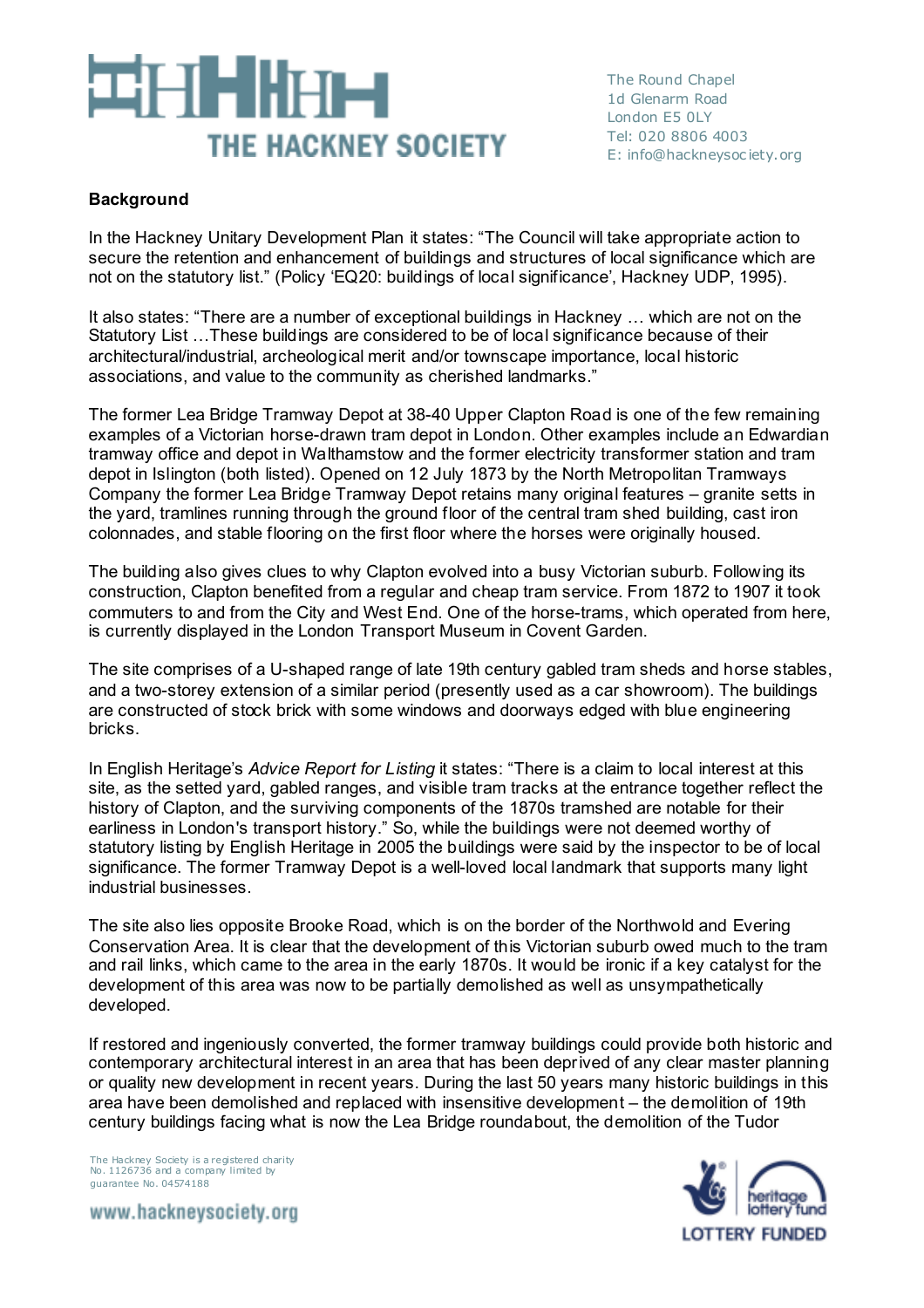# 91 - IX **THE HACKNEY SOCIETY**

building Brooke House, the cheap conversion of the former pub on the corner of Upper Clapton Road and Prout Road to name but a few.

#### **The Hackney Society would like to see the retention and sympathetic refurbishment of all the ranges that form the tram depot. The Hackney Society does not support this proposed development on a number of grounds. These are detailed below:**

# **DESIGN**

The Hackney Society feels that the position, heights and massing of the various new blocks (A, B, C, D, and F) to be over-complicated and out of keeping with the surrounding domestic scale of the residential and industrial buildings in the area.

# **Conversion of historic tram shed building 'Block E'**

While the Hackney Society supports the retention of the central former tram shed building ('Block E') we feel that the design of the roof extension and the conversion of the interior space clumsy and inappropriate. The roofline, massing and materials of the extension fail to relate to the delicate gabled roofline and brickwork of the former tram shed. The grey ship-lapped fibre cement cladding jars with the colour of the original stock brick. The rhythm of the private roof terraces from the roof extension and the gabled roofline below them clash creating a dissonant visual effect. This is made worse by the 'new openings in the brickwork wall'. They create yet more visual confusion by revealing further window openings in the new roof extension each with a different pattern or size. The impact of 'Block E' and 'Block A' when viewed from Upper Clapton Road is ugly and completely out of scale with the surrounding buildings. Also, the conversion of the existing workspaces into smaller units limits the types of business that can use the spaces. Most of the current occupiers will find these units inadequate.

The demolition of part of the current Jaguar car showroom to reveal the gables of the tram shed is supported and with an architecturally suitable scheme would improve the attractiveness and visual impact of the surviving tram-shed buildings.

The skill of working with heritage buildings is to achieve a unity between old and new. This has not been achieved with this proposal. The architect has failed to create a convincing visual language that links the old and new in both functional and aesthetic ways. Instead the scale and shape of the proposed new blocks hugely reduces the presence of the historic tram sheds thus weakening their simple and aesthetic form.

### **'Block A'**

We oppose 'Block A' which faces onto Upper Clapton Road. At 7-storeys this building is out of proportion with its surroundings – it is too high and set too far forward – dominating the streetscape. Both Beaumont Court, to the north, and the Beecholme Estate to the south-east, only extend to 5-storeys. We would like to see this height matched in any new developments on the site. Also, for such a prominent position, 'Block A' does not deliver a high quality design. The 'smorgasbord' of materials (Cor-ten steel panels, grey stock brick finish, perforated zinc and Telford smooth brown brick finish) while trying to add interest, just produce an incoherent design

The Hackney Society is a registered charity No. 1126736 and a company limited by guarantee No. 04574188

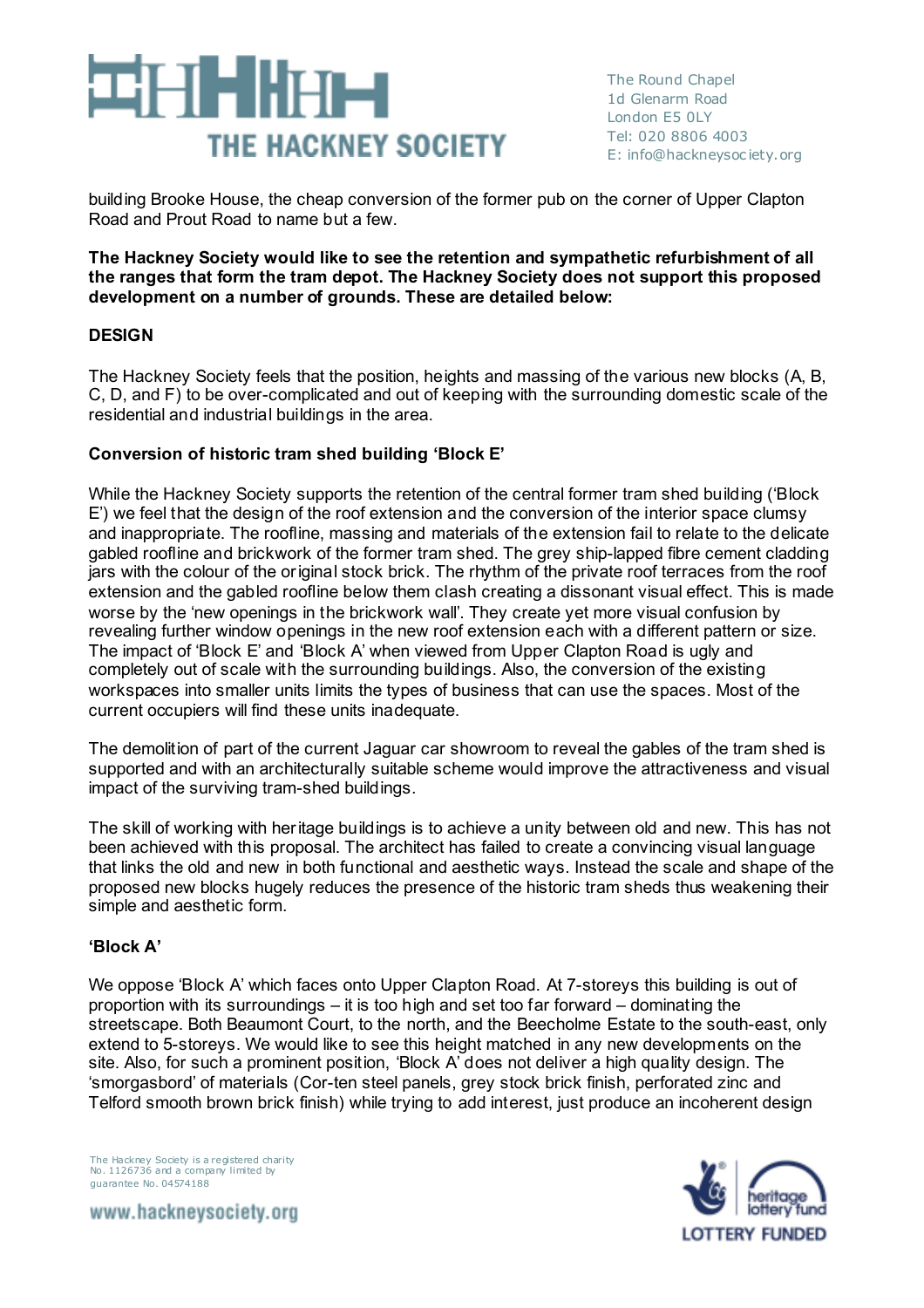

that detracts from the historic fabric of the tram shed. 'Block A' is an aggressive addition creating a crowded feeling along the road.

### **'Blocks B, C, D and F'**

These blocks result in the demolition of the north stable/tram buildings, which we do not support. Many homes and gardens in adjacent roads will also be overlooked, depriving those residents of privacy. The six and seven storey blocks are especially too high, casting a huge shadow.

In a recent poll in the Architect's Journal entitled 'Do you like the look of this project on Upper Clapton Road, London by Stephen Davy Peter Smith Architects?' Seventy four per cent had said 'no' in the poll (13.1.10).

# **Housing**

We consider that both points 7.30 and 7.34 in 'Design and Sustainability' (Providing Better Homes, Draft Core Strategy, Local Development Framework, June 2009) have not been adequately met in this proposed development. We feel that the scheme is not "high-quality housing and in line with identified needs in places where people want to live." Clapton currently has a lack of 3 to 4 bedroom houses with gardens for large families. The proposal of 3 to 4 bedroom flats is a poor solution.

### **Density**

Leabridge Ward already has three new large-scale developments, increasing local population density way above the London average. The proposal represents the highest level of mixed-use density currently being developed in Hackney, setting a dangerous precedent for future development in the rest of the borough.

At present the Beecholme Estate and Casimir Road enjoy a quiet neighbourhood with the tram sheds shielding them from the worst of anti-social behaviour and noise from the Upper Clapton Road. By creating such a dense development and opening up the site by forming a new pedestrian route this neighbourhood will be transformed for the worse.

### **Loss of light industrial units and associated jobs**

"Hackney's location on the city fringe is ideal for companies who need to be close to the Central London and City market but require light industrial space."

The Hackney Society strongly disagrees with the assessment in the Planning Statement that the "active" planning history of the site is an "indication that the current run down and low grade commercial buildings are inadequate for modern-day purposes, and are in need of investment for sustained employment use." The existing tram shed, contrary to that opinion, is a successful example of reuse and provides Hackney with essential light industrial units for artists, craftspeople, manufacturers and mechanics. The tram sheds are run down, but with refurbishment provide ideal workshops for manufacturing. The site also houses the only remaining active group of artists and designers left in north-east Hackney. Artists and creative industries are important to the economy of the area as well as creating an interesting and diverse community.

The Hackney Society is a registered charity No. 1126736 and a company limited by guarantee No. 04574188

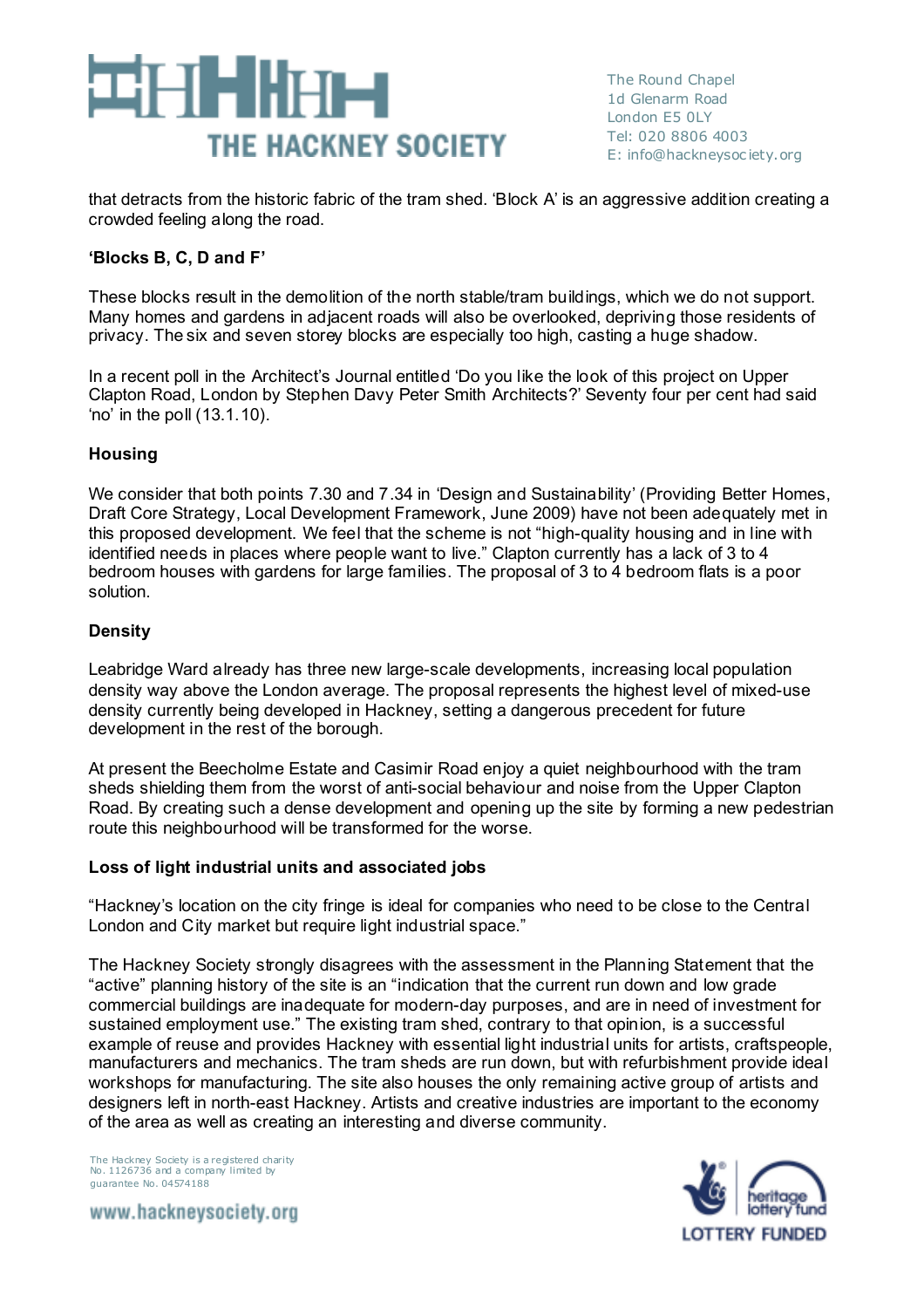# 31-T - II HT-1 THE HACKNEY SOCIETY

The Round Chapel 1d Glenarm Road London E5 0LY Tel: 020 8806 4003 E: info@hackneysoc iety.org

The proposals also completely underestimate the number of people employed on the site, and the kind of work they do cannot take place in the proposed light usage spaces envisaged in the application. The closure of such business would have a knock-on effect and cause substantial direct and indirect job losses. The proposal has failed to take into account the need for space of existing businesses (mechanics, joiners, mould makers) and bases its assumptions on space needed for office workers.

The current site is a busy and active working site, with every unit rented. Such light industrial spaces have all but disappeared in Hackney, as a result of warehouses being converted into housing, and industrial units being demolished for new housing developments. This site is perfect for what *Invest in Hackney* says makes Hackney unique:

"Hackney has a long tradition of manufacturing, but as in other areas of the country, this has seen a decline over the years. This has, however, left Hackney with an interesting legacy of old industrial property. These empty spaces have been taken on by creative and design businesses, and from this a new High Value Manufacturing sector has developed. This sector of the manufacturing industry often sees the whole production process from design and development, through manufacture and on to the point of sale, housed under one roof. The products of this industry are often hand crafted and one-off pieces, with the value of the finished product arising as much from the design as the function. This is particularly true of sub sectors such as furniture, fashion and jewellery production, which have all developed into prominent industries in Hackney's economy. The growth in this sector has also added to the borough's particular retail offer, and complements the artistic and creative industries that also flourish in the borough."

### **Impact on local amenities and services**

Local amenities such as nurseries, schools and doctors surgeries are already overstretched with the impact of recent residential developments on the Latham's Yard site still to be calculated. The Hackney Society thinks that this proposed development will have an adverse impact on services.

### **Environmental impact: traffic and car parking**

Such a large development with the introduction of 50 car-parking sites will create even worse traffic congestion on one of the most important outward routes to the North and East of the City. Reports cited on the impact to existing traffic conditions are based on dissimilar areas and fail to take account of local conditions (commuter parking for Clapton Station, local congestion on Upper Clapton Road.). The increase of traffic on the narrow residential roads (Prout, Casimir, Cleveleys and Gunton Roads) will bring noise, danger and even more congestion to already congested roads. Also, no environmental study has been carried out on the possibility of ground pollution and possible decontamination on a site that has been used by various industries in the last century.

### **Conclusion**

**The Hackney Society thinks that the development is seriously flawed and does not meet high standards of design. We would like to see a smaller development that retains the Ushaped range, colonnades granite setts and some of the double-height spaces of the existing industrial buildings.**

The Hackney Society is a registered charity No. 1126736 and a company limited by guarantee No. 04574188